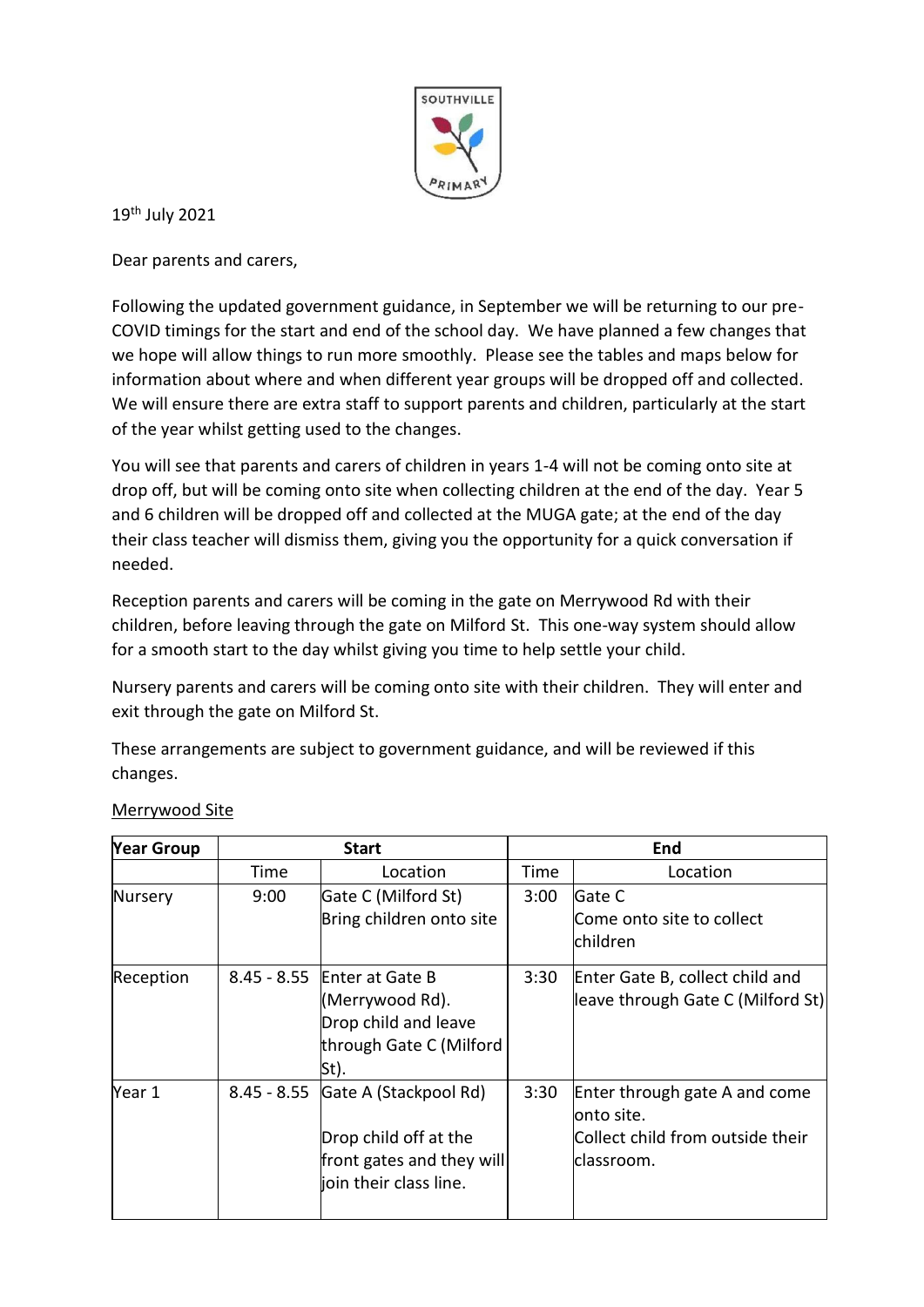| Year 2 | 8.45 - 8.55 Gate A (Stackpool Rd) | 3:30 | Enter through gate A and come    |
|--------|-----------------------------------|------|----------------------------------|
|        |                                   |      | onto site.                       |
|        | Drop child off at                 |      | Collect from the following       |
|        | the front gates and they          |      | points:                          |
|        | will join their class line.       |      | Flamingo point D                 |
|        |                                   |      | Falcon point E                   |
|        |                                   |      | Fox parents to walk<br>$\bullet$ |
|        |                                   |      | around past the pond to          |
|        |                                   |      | collect from point F.            |